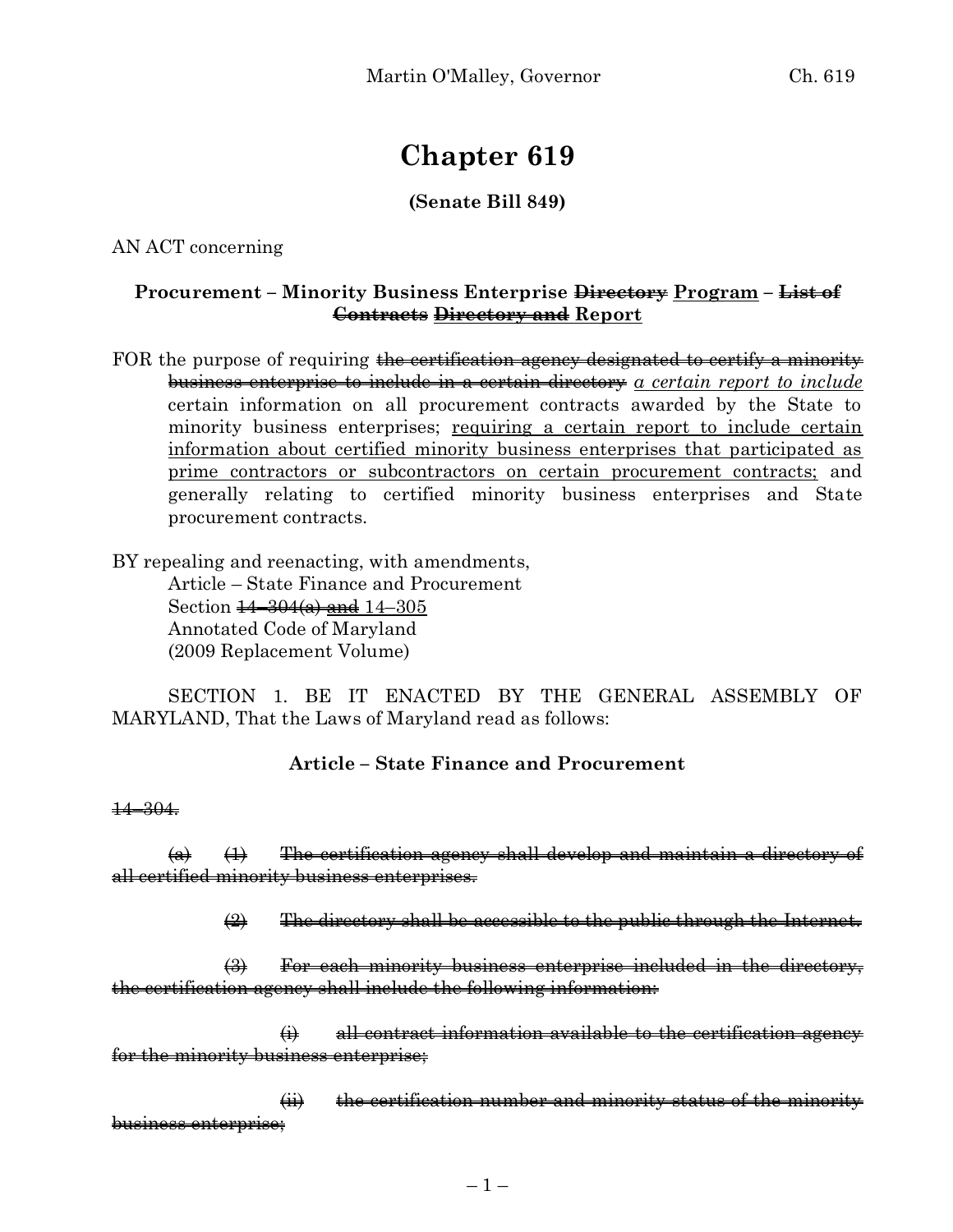## **(III) A LIST OF ALL PROCUREMENT CONTRACTS AWARDED BY THE STATE TO THE MINORITY BUSINESS ENTERPRISE, INCLUDING A DESCRIPTION OF THE CONTRACT AND THE AMOUNT OF THE AWARD;**

**[**(iii)**] (IV)** contact information for up to three professional references for the minority business enterprise; and

**[**(iv)**] (V)** any other information the certification agency considers necessary or appropriate to encourage participation in the procurement process by minority business enterprises.

- (4) The certification agency shall:
	- $\leftrightarrow$  update the directory at least monthly;

(ii) identify as recently certified in the directory each minority business enterprise that has obtained certification during the calendar year; and

(iii) include in the directory a list of all minority business enterprises that have become ineligible to participate in the Minority Business Enterprise Program because:

 $\pm$  one or more of its owners has a personal net worth that exceeds the amount specified in  $\S 14-301(i)(3)$  of this subtitle; or

2. the minority business enterprise no longer meets the standards developed under § 14–303(b)(12) of this subtitle.

14–305.

(a) (1) Within 90 days after the end of the fiscal year, each unit shall report to the Governor's Office of Minority Affairs, the certification agency, and, subject to § 2–1246 of the State Government Article, the Joint Committee on Fair Practices.

(2) A report under this subsection shall for the preceding fiscal year:

(i) state the total number and value of procurement contracts between the unit and certified minority business enterprises, by specific category of minority business enterprise, including whether the minority business enterprise participated as a prime contractor or as a subcontractor;

(ii) indicate the percentage that those procurement contracts represent, by specific category of minority business enterprise, of the total number and value of procurement contracts; **[**and**]**